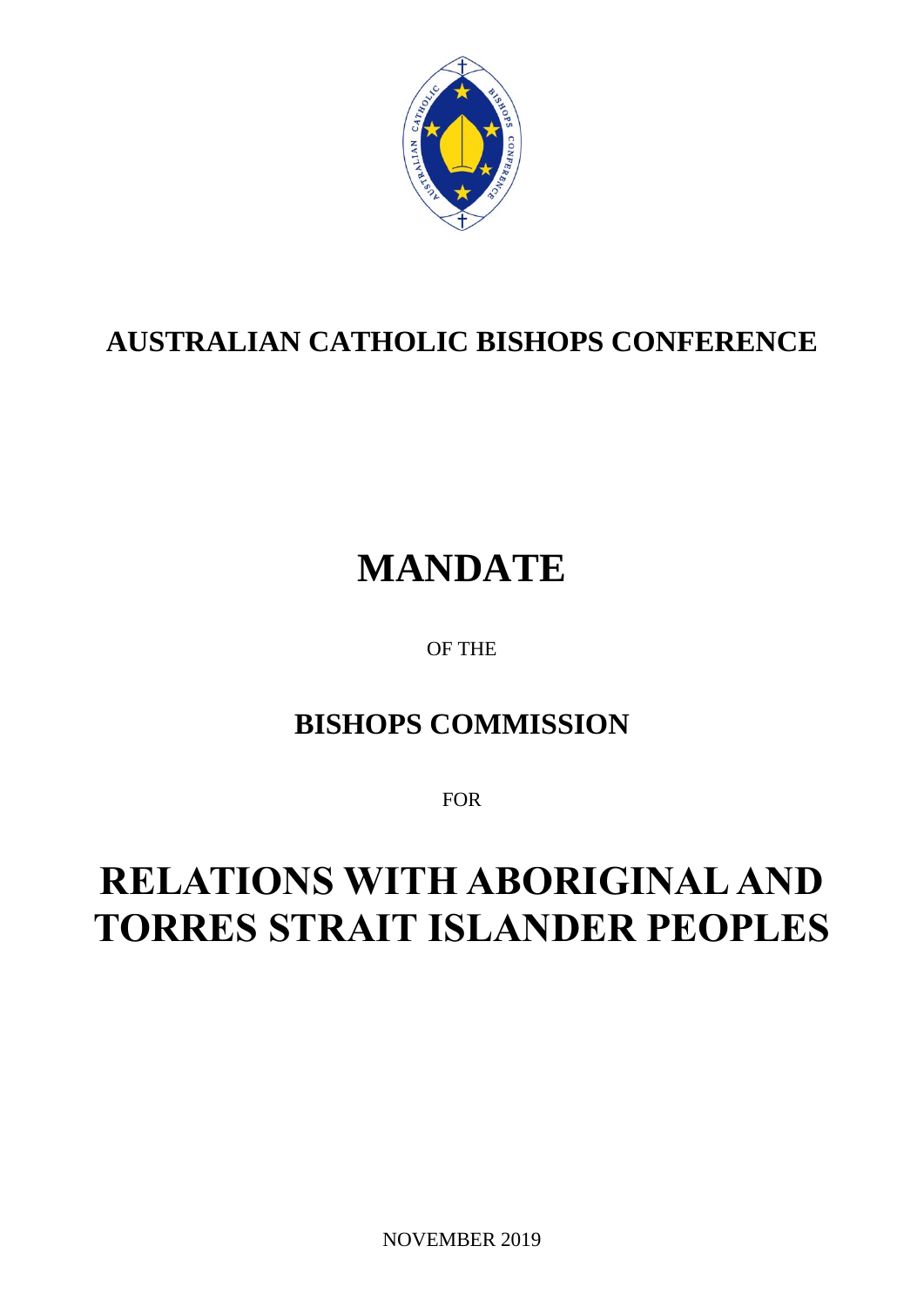#### **Preamble**

In 1986, Pope Saint John Paul II addressed the following words to the Church in Australia:

"The Gospel of our Lord Jesus Christ speaks all languages. It esteems and embraces all cultures. It supports them in everything human and, when necessary, it purifies them. Always and everywhere the Gospel uplifts and enriches cultures and the revealed message of a loving and merciful God." (n. 12)

"The Church in Australia will not be fully the Church that Jesus wants her to be until you have made your contribution to her life and until that contribution has been joyfully received by others."  $(n. 13)$ 

*Pope John Paul II, Alice Springs, 29 November 1986.*

#### **1. Membership and Meetings**

- 1.1. The Commission shall comprise three (3) members as determined by the Conference by-laws.
- 1.2. The Commission shall meet biannually at a time and place that the members determine.
- 1.3. The Commission shall meet using communications technology when the agenda or circumstances warrant.

#### **2. Areas of Responsibility**

The Commission sets priorities in consultation with the Conference, plans and develops strategies at the national level to promote the life and mission of the Catholic Church in Australia in the following specific areas of responsibility.

- 2.1. Acknowledging and promoting the dignity of Aboriginal and Torres Strait Islander peoples and their respective original custodianship of Australia and the Torres Strait Islands
- 2.2. Making known to Aboriginal and Torres Strait Islander peoples the saving love of Jesus Christ for them and drawing them as brothers and sisters into the Kingdom of God's love and peace
- 2.3. Promoting the full inclusion and participation of Aboriginal and Torres Strait Islander peoples in every aspect of the life of the Church
- 2.4. Assisting Aboriginal and Torres Strait Islander peoples to achieve their rightful and proper place in the mainstream of Australian society while preserving precious elements of their own culture
- 2.5. Addressing the challenges that face Aboriginal and Torres Strait Islander peoples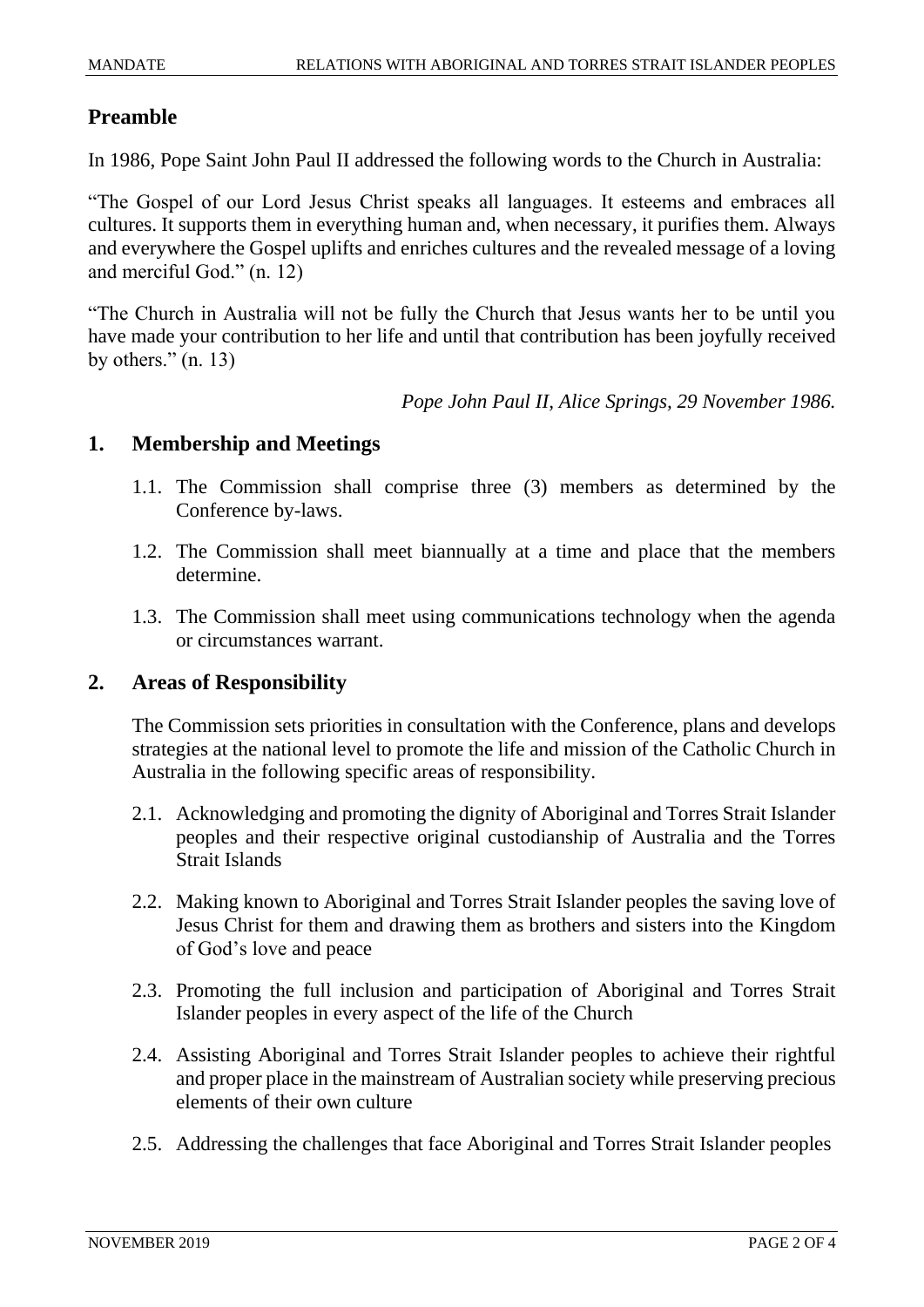#### **3. Particular Functions**

In particular, the Commission performs the following functions:

- 3.1. The Commission promotes, facilitates and is attentive to the activity of the Church and its agencies in the following areas:
	- 3.1.1. Reconciliation between Aboriginal and Torres Strait Islander peoples and non-Aboriginal people within the Catholic Church and within the wider community
	- 3.1.2. The full inclusion of Catholic Aboriginal and Torres Strait Islander peoples in the life and ecclesial ministries of the Catholic Church
	- 3.1.3. Increasing the awareness among Catholics in general of the unique situation of Aboriginal and Torres Strait Islander peoples because of past and present experiences, and encouraging them to break down barriers to their full inclusion in Church life
	- 3.1.4. Furthering the aims and works of dioceses and Catholic organisations in the Church's ministry to Aboriginal and Torres Strait Islander peoples
	- 3.1.5. Promoting the inculturation of the faith to Aboriginal and Torres Strait Islander peoples and its full expression within the Church's liturgy and life in acknowledgement that the Church "… can enter into communion with various cultural modes, to her own enrichment and theirs too" *Gaudium et spes n. 58*
- 3.2. The Commission develops national policies in the specific areas of its responsibilities as approved or requested by the Conference.
- 3.3. The Commission, in accordance with Conference policy, undertakes public and private advocacy in support of Aboriginal and Torres Strait Islander peoples.
- 3.4. The Commission undertakes such specific projects as the Conference may from time to time approve or request.

#### **4. Advisory Role**

The Commission advises the Conference and its members on issues that arise in the areas of its responsibility and, where appropriate, makes recommendations for action that the Conference might undertake at a national level.

#### **5. Advisory Bodies**

The Commission does not have any advisory bodies.

#### **6. Relations**

The Commission maintains relations with the: